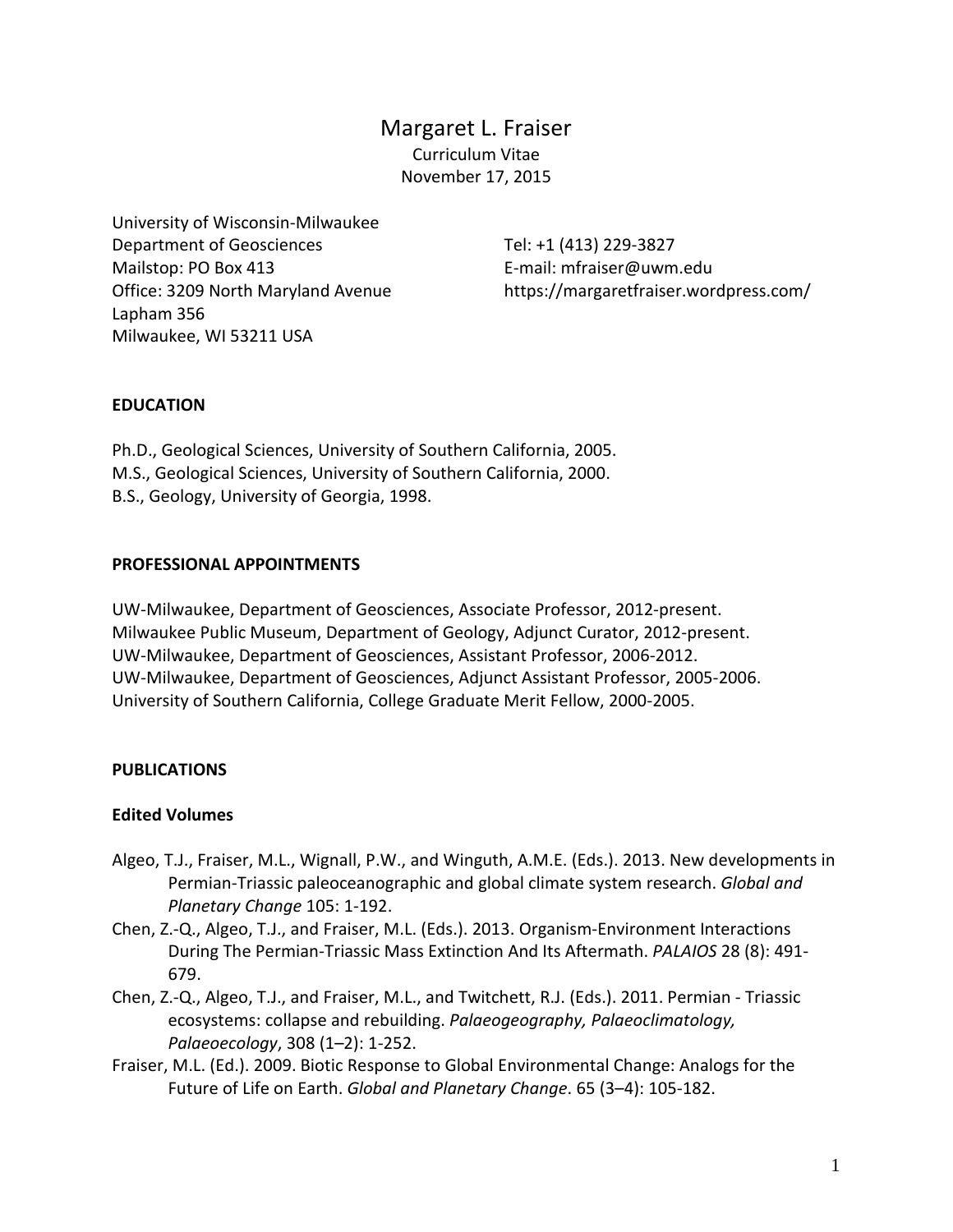### **Refereed Journal Articles**

\* denotes student co-author

- \*Dineen, A.A., Fraiser, M.L., and Tong, J. 2015. Low functional evenness in a post-extinction Anisian (Middle Triassic) paleocommunity: A case study of the Leidapo Member (Qingyan Formation), south China. *Global and Planetary Change*. 73: 79-86.
- \*Dineen, A. A., Fraiser, M.L., and Sheehan, P. 2014. Recovery vs. Restructuring: Establishing Ecologic Patterns in Early and Middle Triassic Paleocommunities. *Earth-Science Reviews* 136: 339-349.
- \*Huang, Y., Fraiser, M.L., Tong, J., and Chen, Z.-Q. 2014. Selective extinction among bivalves in South China during the Permian-Triassic crisis. *Palaeogeography, Palaeoclimatology, Palaeoecology* 399: 78-88.
- Clapham, M.E., Fraiser, M.L., Marenco, P.J., and Shen, S. 2013. Taxonomic Composition and Environmental Distribution of Post-Extinction Mixed Faunas: Constraints on Short-Term Survival and the Role of Anoxia in the End-Permian Mass Extinction. *Palaeogeography, Palaeoclimatology, Palaeoecology* 374: 284-292.
- \*Dineen, A.A., Fraiser, M.L., and Isbell, J.L. 2012. Palaeoecology and Sedimentology of Carboniferous Glacial and Postglacial Successions in the Paganzo and Rio Blanco Basins of Northwestern Argentina. *Geological Society, London, Special Publications* 376: 109- 140.
- Isbell, J.L., \*Henry, L.C., Reid, C.M., and Fraiser, M.L. 2012. Sedimentology and palaeoecology of lonestone-bearing mixed clastic rocks and cold-water carbonates of the Lower Permian Basal Beds at Fossil Cliffs, Maria Island, Tasmania (Australia): Insight into the initial decline of the late Palaeozoic ice age. *Geological Society (London) for a Special Publication* 376: 307-341.
- Marenco, P.J., \*Griffin, J.M., Fraiser, M.L., and Clapham, M.E. 2012. Paleoecology and geochemistry of Lower Triassic (Spathian) microbial mounds from Lost Cabin Spring, Nevada: implications for marine environmental conditions in the aftermath of the End Permian mass extinction. *Geology* 40: 714-718.
- \*Henry, L.C., Isbell, J.L., Fielding, C.R., Domack, E.W., Frank, T.D., and Fraiser, M.L. 2012. Proglacial deposition and deformation in the Upper Carboniferous to Lower Permian Wynyard Formation, Tasmania: a process analysis. *Palaeogeography, Palaeoclimatology, Palaeoecology* 315-316: 142-157.
- Isbell, J.L., \*Henry, L.C., Gulbranson, E.L., Limarino, C.O., Fraiser, M.L., Koch, Z.J., Ciccioli, P. L., and Dineen, A.A. 2012. Glacial paradoxes during the late Paleozoic Ice Age: Evaluating the using the concept of the equilibrium line altitude (ELA) as a control on glaciation. *Gondwana Research* 22: 1-19.
- Chen Z.Q., Fraiser M.L., and \*Bolton C. 2012. Early Triassic trace fossils from Gondwana Interior Sea: Implication for ecosystem recovery following the end-Permian mass extinction in south high-latitude region. *Gondwana Research* 22: 238-255.
- Fraiser, M.L. 2011. Paleoecology of Secondary Tierers from Low-Latitudes of Eastern Panthalassa During the Aftermath of the End-Permian Mass Extinction. *Palaeogeography, Palaeoclimatology, Palaeoecology* 308: 181-189.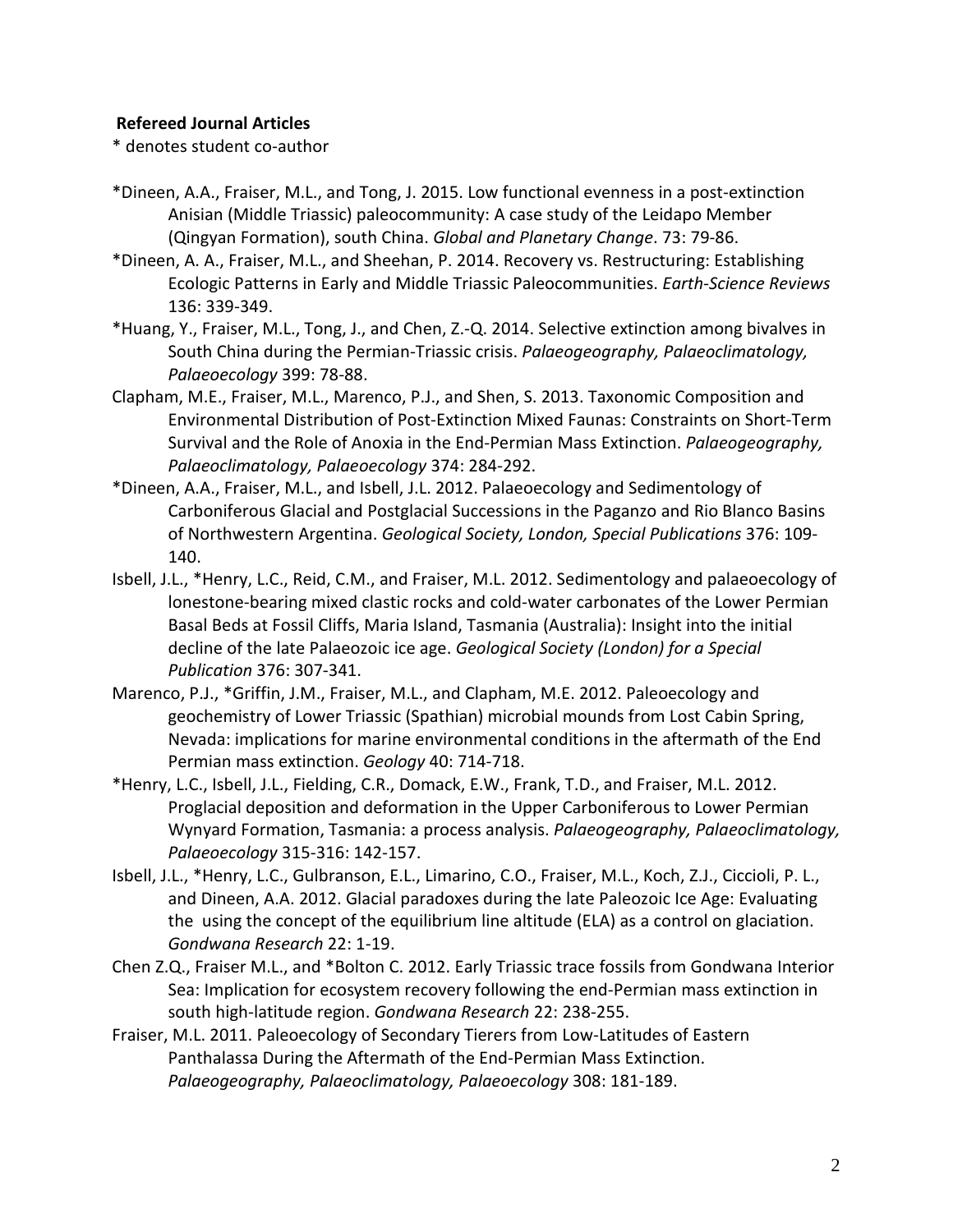- Algeo, T., Chen, Z.Q., Fraiser, M.L., and Twitchett, R.J. 2011. Terrestrial-marine teleconnections in the collapse and rebuilding of Early Triassic marine ecosystems. *Palaeogeography, Palaeoclimatology, Palaeoecology* 308: 1-11.
- Chen, Z. Q., Tong, J., and Fraiser, and M. L. 2011. Trace fossil evidence of restoration of marine ecosystems following the end-Permian mass extinction in the Lower Yangtze region, South China. *Palaeogeography, Palaeoclimatology, Palaeoecology* 299: 449-474.
- \*Henry, L.C., Isbell, J.L., Limarino, C.O., McHenry, L.J., and Fraiser, M.L. 2010. Mid-Carboniferous deglaciation of the Protoprecordillera, Argentina, recorded in the Agua de Jagüel paleovalley. *Palaeogeography, Palaeoclimatology, Palaeoecology* 298: 112-129.
- Chen, Z.Q., Chen, J., Tong, J., and Fraiser, M. L. 2010. Marine ecosystem changes from the latest Permian to Middle Triassic in Qingyan area, Guizhou, Southwest China. *[Journal of Earth](http://link.springer.com/journal/12583)  [Science](http://link.springer.com/journal/12583)* 2l: 125-129.
- \*Bolton C., Chen Z.Q. and Fraiser, M.L. 2010. A new trace-fossil assemblage from the Lower Triassic of Western Australia. *Journal of Earth Science* 21: 115-117.
- Fraiser, M.L., and Bottjer, D.J. 2009. Opportunistic behavior of invertebrate marine tracemakers during the Early Triassic aftermath of the end-Permian mass extinction. *Australian Journal of Earth Sciences* 56: 841-857*.*
- Bottjer, D.J., Clapham, M.E., Fraiser, M.L., and Powers, C.M. 2008. Understanding mechanisms for the end-Permian mass extinction and the protracted Early Triassic aftermath/ recovery. *GSA Today* 18: 4-10.
- Isbell, J.L., Fraiser, M.L., and \*Henry, L.C. 2008. Examining the complexity of environmental change during the late Paleozoic and early Mesozoic. *Palaios* 23: 267-269.
- Fraiser, M.L., and Bottjer, D.J. 2007. When bivalves took over the world. *Paleobiology* 33: 397- 413.
- Fraiser, M.L., and Bottjer, D.J. 2007. Elevated atmospheric  $CO<sub>2</sub>$  and the delayed biotic recovery from the end-Permian mass extinction. *Palaeogeography, Palaeoclimatology, Palaeoecology* 252: 164-175.
- Clapham, M.E., Bottjer, D.J., Jamet, C.M., Bonuso, N., Fraiser, M.L., Marenco, P.J., Dornbos, S.Q., and Pruss, S.B. 2006. Phanerozoic trends in ecological dominance. *Palaios* 21: 431- 441.
- Fraiser, M.L., and Bottjer, D.J. 2005. Restructuring of benthic level-bottom shallow marine communities due to prolonged environmental stress during the aftermath of the end-Permian mass extinction. *Comptes Rendus PALEVOL* 4: 515-523.
- Fraiser, M.L., Twitchett, R.J., and Bottjer, D.J., 2005, Unique microgastropod biofacies in the Early Triassic: Indicator of long-term biotic stress and the pattern of biotic recovery after the end-Permian mass extinction: *Comptes Rendus PALEVOL*, v. 4, p. 475-484.
- Fraiser, M.L., and Bottjer, D.J. 2004. The non-actualistic Early Triassic gastropod fauna: A case study of the Lower Triassic Sinbad Limestone Member. *PALAIOS* 19: 259-275.
- Pruss, S.B., Fraiser, M.L., and Bottjer, D.J. 2004. The proliferation of Early Triassic wrinkle structures: Implications for environmental stress following the end-Permian mass extinction. *Geology* 32: 461-464.
- Fraiser, M.L., and Corsetti, F. A. 2003. Neoproterozoic carbonate shrubs: interplay of microbial activity and unique environmental conditions during post-Snowball Earth oceans. *PALAIOS* 18: 378-387.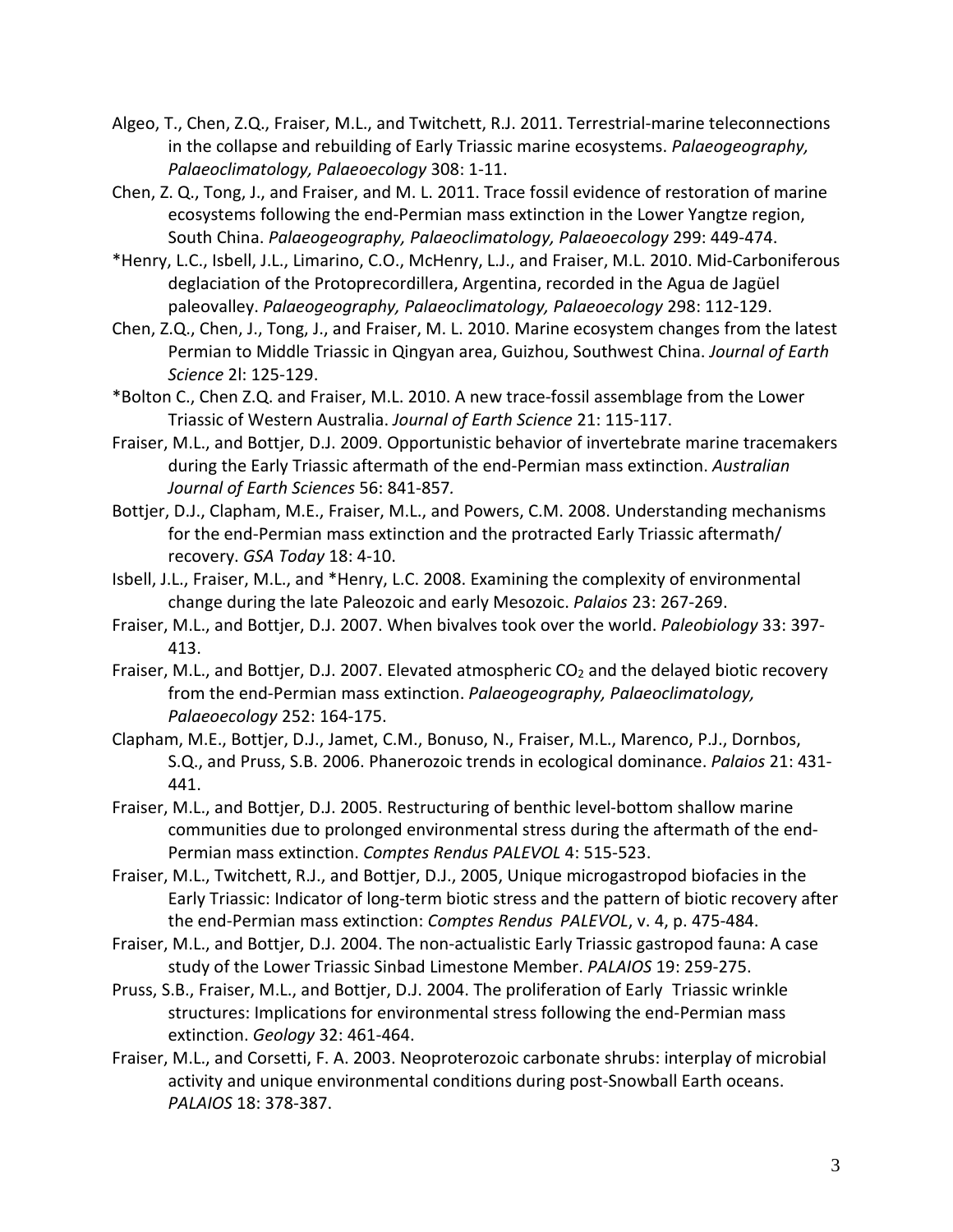### **Book Chapters**

- Dornbos, S.Q., Clapham, M.E., Fraiser, M.L., and Laflamme, M. 2012. Chapter 5: Lessons from the fossil record: Ediacaran radiation, the Cambrian radiation, and the end-Permian mass extinction: in Paterson, D.M., Aspden, R.J.A., Solan, M., eds., *Marine Biodiversity Futures and Ecosystem Functioning: Frameworks, methodologies and integration*, Oxford University Press, 52-72.
- Fraiser, M.L., Clapham, M.E., and Bottjer, D.J. 2010. Mass extinctions and changing taphonomic processes: Fidelity of the Guadalupian, Lopingian, and Early Triassic fossil records: in Bottjer, D.J., and Allison, P. A., eds., *Taphonomy: Process and Bias Through Time*, Plenum Press, p. 569-590.
- Fraiser, M.L., and Bottjer, D.J. 2005. Fossil preservation during the aftermath of the end-Permian mass extinction: Taphonomic processes and palaeoecological signals: in Morrow, J., Over, D.J., Wignall, P.B., eds., *Understanding Late Devonian and Permian-Triassic Biotic and Climatic Events: Towards an Integrated Approach, Developments in Paleontology and Stratigraphy Volume 20*, p. 299-311.

### **Encyclopedia Entries**

Fraiser, M.L. 2006. Surviving the Permian-Triassic biotic crisis. *2006 Yearbook of Science and Technology*, McGraw-Hill Encyclopedia of Science and Technology, McGraw-Hill, New York, p. 225-226.

#### **Manuscripts in Submission**

\* denotes student co-author

- \*Huang, Y., Fraiser, M.L., Tong, J., and Wu, S. in revision. The rise and fall of the Early Triassic crisis progenitor *Claraia* (Bivalvia). *PALAIOS.*
- Marenco, P.J., Fraiser, M.L., **\***Gatz-Miller, H., and Clapham, M.E. in revision. Microgastropod evidence for anomalous Early Triassic marine conditions. *Palaeogeography, Palaeoclimatology, Palaeoecology*.

## **Manuscripts in Preparation**

\* denotes student co-author

- \*Braun, N.L., Fraiser, ML., Isbell, J.L., Pagani, A., Taboada, A., and Gulbranson, E., in preparation. Paleoecology of Carboniferous Glacial and Nonglacial Faunas of Patagonia. *Gondwana Research,* submission anticipated October 1, 2015.
- \*Rolle, J.J., and Fraiser, ML., in preparation. Paleoecological Recovery Of Early Triassic Echinoids: A Test Of The Habitable Zone Hypothesis With Members Of The Modern Fauna. *PALAIOS*, submission anticipated October 1, 2015.
- \*Pauls, K.P., Fraiser, M.L., Isbell, J.L., Pagani, A., and Taboada, A., in preparation. Sedimentology and Paleoecology of the Pampa de Tepuel Formation, Argentina. *Gondwana Research,* submission anticipated December 1, 2015.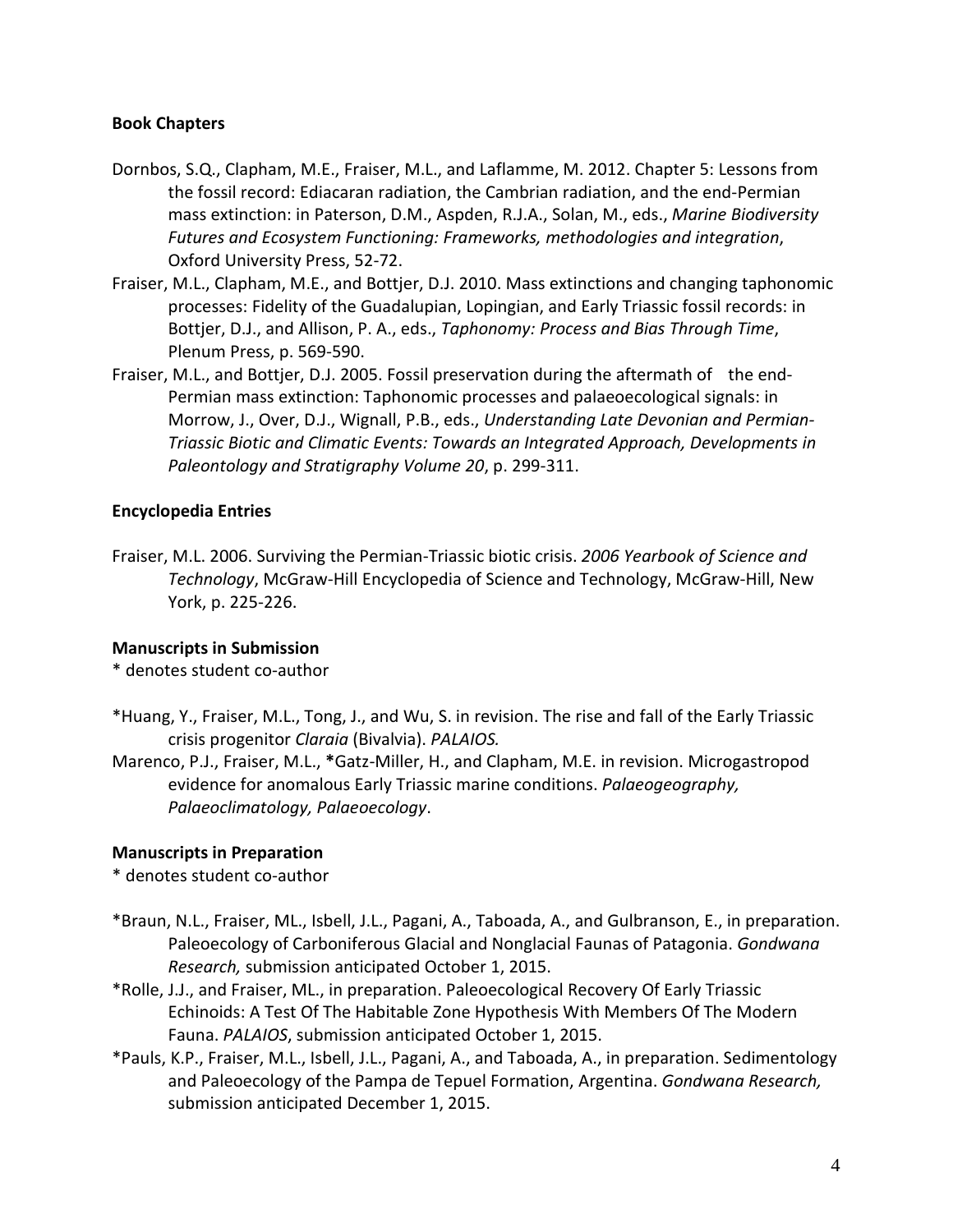### **Other Publications**

- Fraiser, M.L. 2014. Nobody Lobbies For Geosciences Like [Geoscientists.](http://thebridge.agu.org/2014/10/01/nobody-lobbies-geosciences-like-geoscientists/) *AGU Blogosphere*. American Geophysical Union. The Bridge: Connecting Science and Policy. 14 October.
- Algeo, T., Fraiser, M.L., Wignall, P.B., and Winguth, A.M.E. 2013. Permian–Triassic paleoceanography. *Global and Planetary Change* 105: 1-6.
- Fraiser, M.L., Twitchett, R.J., \*Frederickson, J.A., \*Metcalfe, B., and Bottjer, D.J. 2011. Gastropod evidence against the Early Triassic Lilliput Effect: Comment. *Geology* 39: 232*.*
- Fraiser, M.L. 2009. Understanding ancient, modern and future biotic responses to environmental change. *Global and Planetary Change* 65: 105-106*.*
- Fraiser, M.L., and Corsetti, F. A. 2002. Neoproterozoic carbonate shrubs: a new cap carbonate facies, in Corsetti, F.A., ed., Proterozoic-Cambrian of southwestern North America. *SEPM Pacific Section Guidebook and Volume* 93: 21-30.

### **AWARDS AND HONORS**

- 2015 Education and Outreach Coordinator, Paleontological Society.
- 2013 Membership Coordinator (Early Career Councilor-at-Large), Paleontological Society.
- 2013 University of Wisconsin Libraries Research Fellow, University of Wisconsin-Milwaukee.
- 2012 University of Wisconsin Libraries Research Fellow, University of Wisconsin-Milwaukee.
- 2011 Graduate School Research Award, University of Wisconsin-Milwaukee.
- 2011 University of Wisconsin Libraries Research Fellow, University of Wisconsin-Milwaukee.
- 2010 Alumni Association Award for Teaching Excellence, University of Wisconsin-Milwaukee.
- 2010 Distinguished Undergraduate Teaching Finalist, University of Wisconsin-Milwaukee.
- 2010 University of Wisconsin Libraries Research Fellow, University of Wisconsin-Milwaukee.
- 2009 Graduate School Research Fellow, University of Wisconsin-Milwaukee.
- 2001 Award for Excellence in Teaching, University of Southern California.
- 1998 Undergraduate Student of the Year, Department of Geology, University of Georgia.
- 1998 Phi Beta Kappa, University of Georgia.
- 1998 Joy Williams Women in Science Award, University of Georgia.

## **GRANTS AND FELLOWSHIPS**

- 2015 National Science Foundation, International Research Experience for Students. Late Paleozoic Ecosystems. PI. Erik Gulbranson, John Isbell, UW-Milwaukee, co-PIs. Pending. 02/01/16-01/31/19.
- 2015 Office of Undergraduate Research Stipend for Undergraduate Research Fellows, University of Wisconsin-Milwaukee. Analysis of fossilized wrinkle structures utilizing photogrammetry methods. PI. James VanEerden, undergraduate researcher. \$5,500, Summer 2015.
- 2015 Office of Undergraduate Research Stipend for Undergraduate Research Fellows, University of Wisconsin-Milwaukee. Developing a New Proxy for Ancient Seawater pH.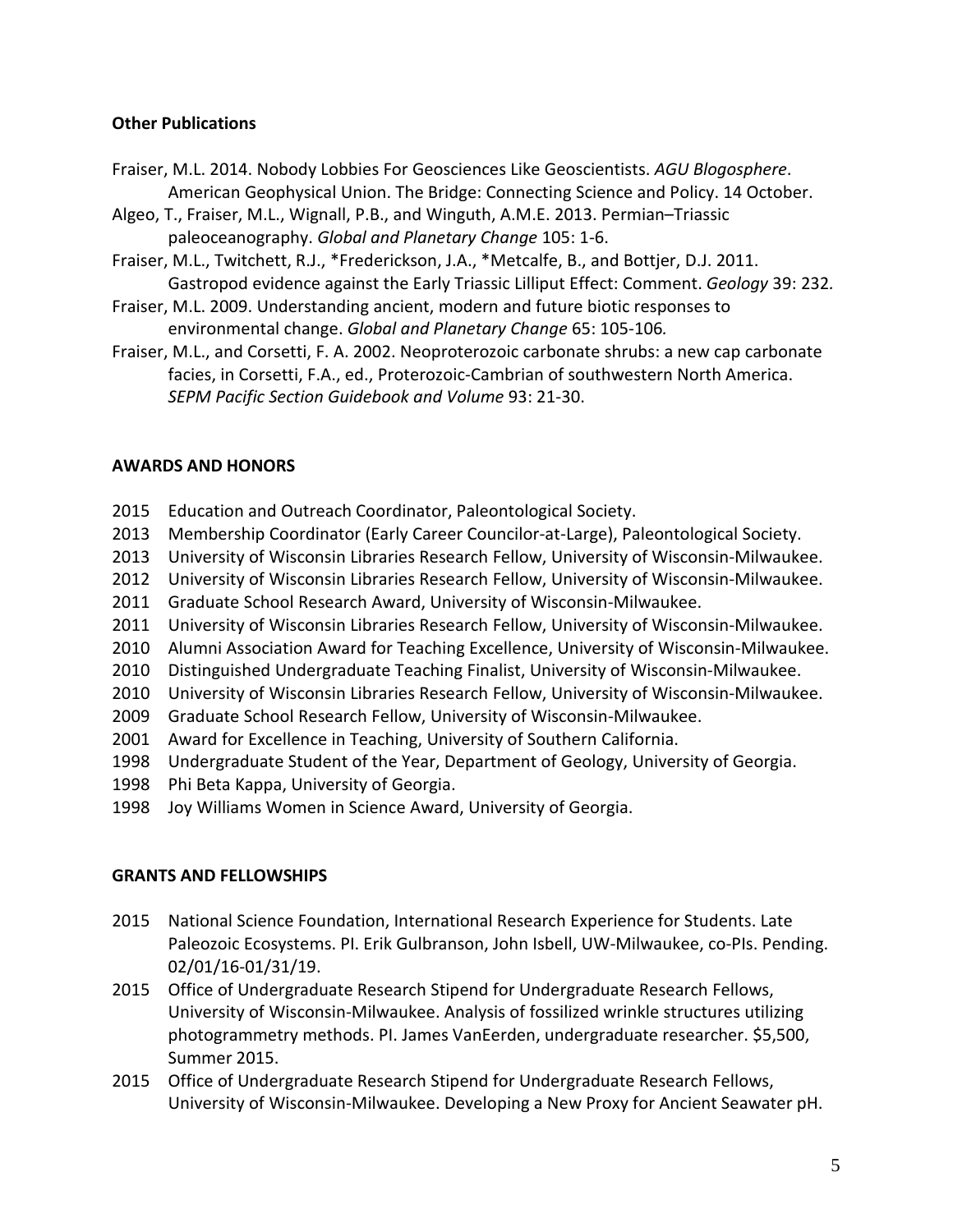PI. Erin Bulson, undergraduate researcher; Erik Gulbranson, co-PI. \$5,289, Summer and Fall 2015.

- 2015 Office of Undergraduate Research Stipend for Undergraduate Research Fellows, University of Wisconsin-Milwaukee. Developing a New Proxy for Ancient Seawater pH. Co-PI. Kate Gigstad, undergraduate researcher; Erik Gulbranson, PI. \$5,289, Summer and Fall 2015.
- 2013 Faculty Research and Creative Activities Support, University of Wisconsin-Milwaukee. What are the Controls on Ecosystem Recovery Following Global Environmental Change? A geochemical and paleoecological case study following the end-Permian mass extinction. PI. \$14,962, 2013-2015.
- 2013 Faculty Travel Award, University of Wisconsin-Milwaukee Center for Latin American and Caribbean Studies. Biotic and Sedimentologic Effects of Widespread Glaciation during the Late Paleozoic Ice Age Recorded in Patagonia, Argentina. \$500.
- 2012 Office of Undergraduate Research Stipend for Undergraduate Research Fellows, University of Wisconsin-Milwaukee. How did Marine Organisms Survive Earth's Largest Mass Extinction? PI. Jenna Rolle, undergraduate researcher. \$3,000, Spring 2012.
- 2012 Office of Undergraduate Research Stipend for Undergraduate Research Fellows, University of Wisconsin-Milwaukee. Morphometrics of the Post-Extinction Bivalve Claraia. PI. Ethan Guyant, undergraduate researcher. \$1,500, Spring 2012.
- 2011 National Science Foundation, International Research Experience for Students. Collaborative IRES: Integrated Research & Educational Training of Geoscience Students in Deep-Time Paleoclimatology, Western South America. Co-PI. John Isbell, UW-Milwaukee, PI. \$16,985, 08/14/11-08/13/12.
- 2011 Office of Undergraduate Research Stipend for Undergraduate Research Fellows, University of Wisconsin-Milwaukee. Morphometrics of the Post-Extinction Bivalve Claraia. PI; Ethan Guyant, undergraduate researcher. \$1,500, Fall 2011.
- 2011 Visits to Sponsors Travel Awards, University of Wisconsin-Milwaukee Graduate School. To meet with collaborators at the annual meeting of the Geological Society of America in Minneapolis, MN. \$500, Fall 2011.
- 2011 Faculty Travel Award Grant, University of Wisconsin-Milwaukee Center for International Education. For travel to Perth, Australia to present at the XVII International Congress on the Carboniferous and Permian, \$500.00, June 2011.
- 2011 Office of Undergraduate Research Stipend for Undergraduate Research Fellows, University of Wisconsin-Milwaukee. Morphometrics of the Post-Extinction Bivalve Claraia. PI. Ethan Guyant, undergraduate researcher. \$1,500, Summer 2011.
- 2011 Office of Undergraduate Research Stipend for Undergraduate Research Fellows, University of Wisconsin-Milwaukee. Morphometrics of the Post-Extinction Bivalve Claraia. PI; Ethan Guyant, undergraduate researcher. \$1,500, Spring 2011.
- 2010 Research Growth Initiative, University of Wisconsin-Milwaukee. Testing the End-Permian Mass Extinction Recovery Paradigm. PI. \$67,663, 08/31/2010-08/30/11.
- 2009 National Science Foundation, Sedimentary Geology and Paleobiology. ARRA Collaborative Research: New Chemo- and Biostratigraphic Framework for the Lower Triassic of the Western U.S.: Towards a high-resolution understanding of Early Triassic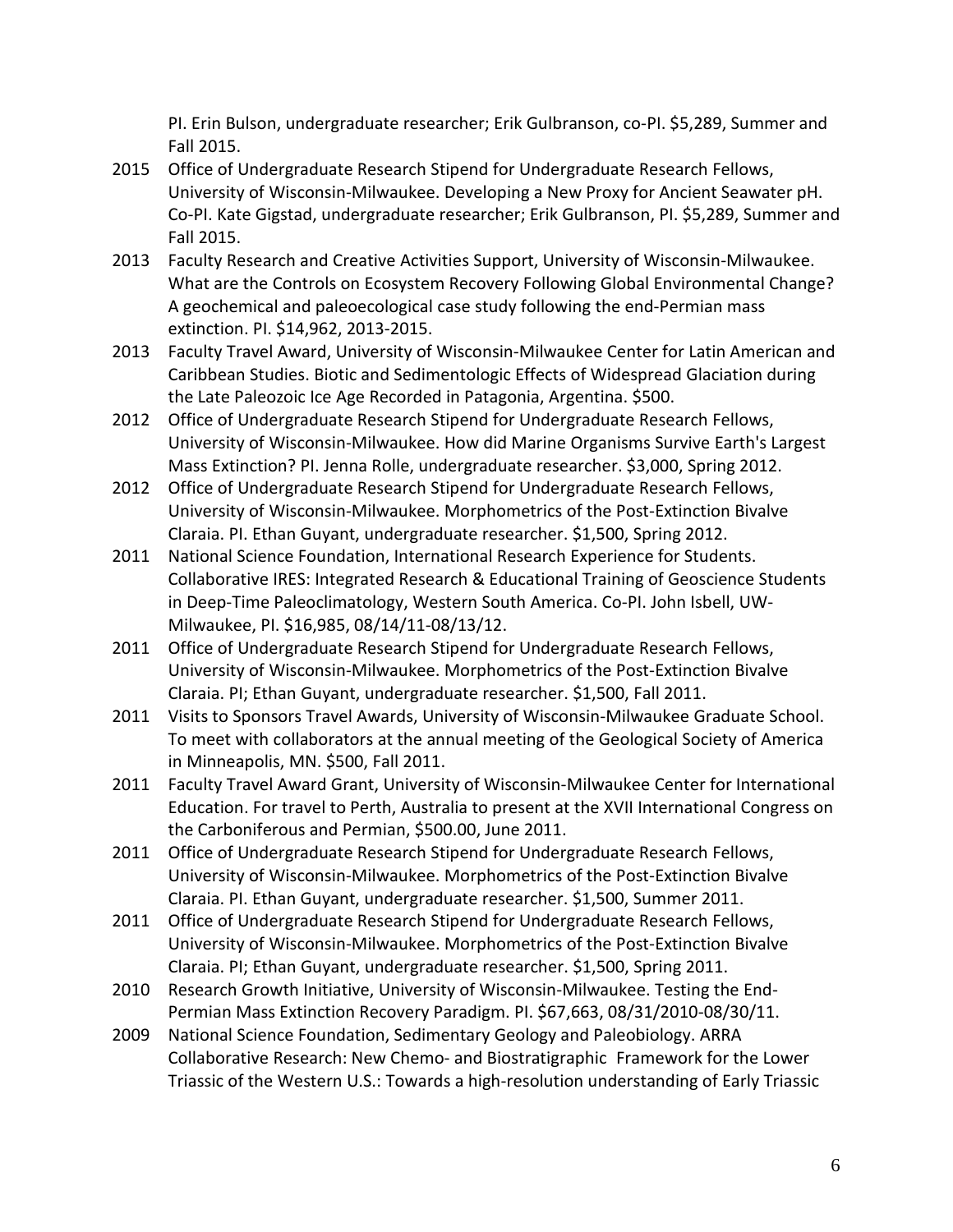events. Co-PI; Pedro J. Marenco, Bryn Mawr College, PI; Matthew E. Clapham, UC, Santa Cruz, co-PI. \$69,240.00, 08/01/09-07/31/11.

- 2009 Office of Undergraduate Research Stipend for Undergraduate Research Fellows, University of Wisconsin-Milwaukee. Paleoecology of Brachiopods During the Aftermath of the end-Permian Mass Extinction. PI. Scott Schaefer, undergraduate researcher. \$1,500.00, Spring and Summer 2009.
- 2008 National Science Foundation, International Research Experience for Students. Collaborative IRES: Integrated Research & Educational Training of Geoscience Students in Deep-Time Paleoclimatology, Western South America. Co-PI. Isabel P. Montañez, UC, Davis, PI; John Isbell, UW-Milwaukee, co-PI. \$75,000, 08/15/08-08/14/11.
- 2009 Faculty Travel Award Competition, University of Wisconsin-Milwaukee Center for Latin American and Caribbean Studies. Biotic and Sedimentologic Effects of Widespread Glaciation during the Late Paleozoic Ice Age Recorded in Patagonia, Argentina. \$500, March 2009.
- 2008 Faculty Travel Award Competition, University of Wisconsin-Milwaukee Center for Latin American and Caribbean Studies. Understanding the Late Paleozoic Paleoclimate Record of Western Argentina and its Implications for Future Climate Change. \$500, August 2008.
- 2007 National Science Foundation, Antarctic Research, Earth Sciences. Collaborative Study: Re−evaluation of the Late Paleozoic Gondwanan Ice Age in Northern Victoria Land (Antarctica) and Tasmania (Australia). Co-PI. John Isbell, UW-Milwaukee, PI; Chris Fielding, Tracy Frank, UN-Lincoln, co-PIs. \$17,980, 06/01/07-05/31/10.

# **INVITED TALKS**

- 2014 Academic Adventurers, American Geographical Society Library, UW-Milwaukee.
- 2013 Recovery Vs. Restructuring: Establishing Ecologic Patterns In Early And Middle Triassic Paleocommunities, American Geophysical Union annual meeting, San Francisco, CA.
- 2013 How Did Life Rebound After Earth's largest Extinction? Milwaukee Public Museum.
- 2012 Examining the complexity of environmental change during the late Paleozoic and early Mesozoic, University of Illinois-Chicago.
- 2011 Examining the complexity of environmental change during the late Paleozoic and early Mesozoic, Bryn Mawr College.
- 2009 Elevated Atmospheric CO<sub>2</sub> and the Prolonged Permian-Triassic Biotic Crisis, Wisconsin Geological Society.
- 2008 Elevated Atmospheric  $CO<sub>2</sub>$  and the Prolonged Permian-Triassic Biotic Crisis, University of Wisconsin-Oshkosh.
- 2008 Elevated Atmospheric  $CO<sub>2</sub>$  and the Prolonged Permian-Triassic Biotic Crisis, University of Illinois-Chicago.
- 2007 Elevated Atmospheric CO<sub>2</sub> and the Prolonged Permian-Triassic Biotic Crisis, Great Lakes WATER Institute.
- 2005 Acid Seas and the Prolonged Permian-Triassic Biotic Crisis, Department of Geosciences, University of Wisconsin-Milwaukee.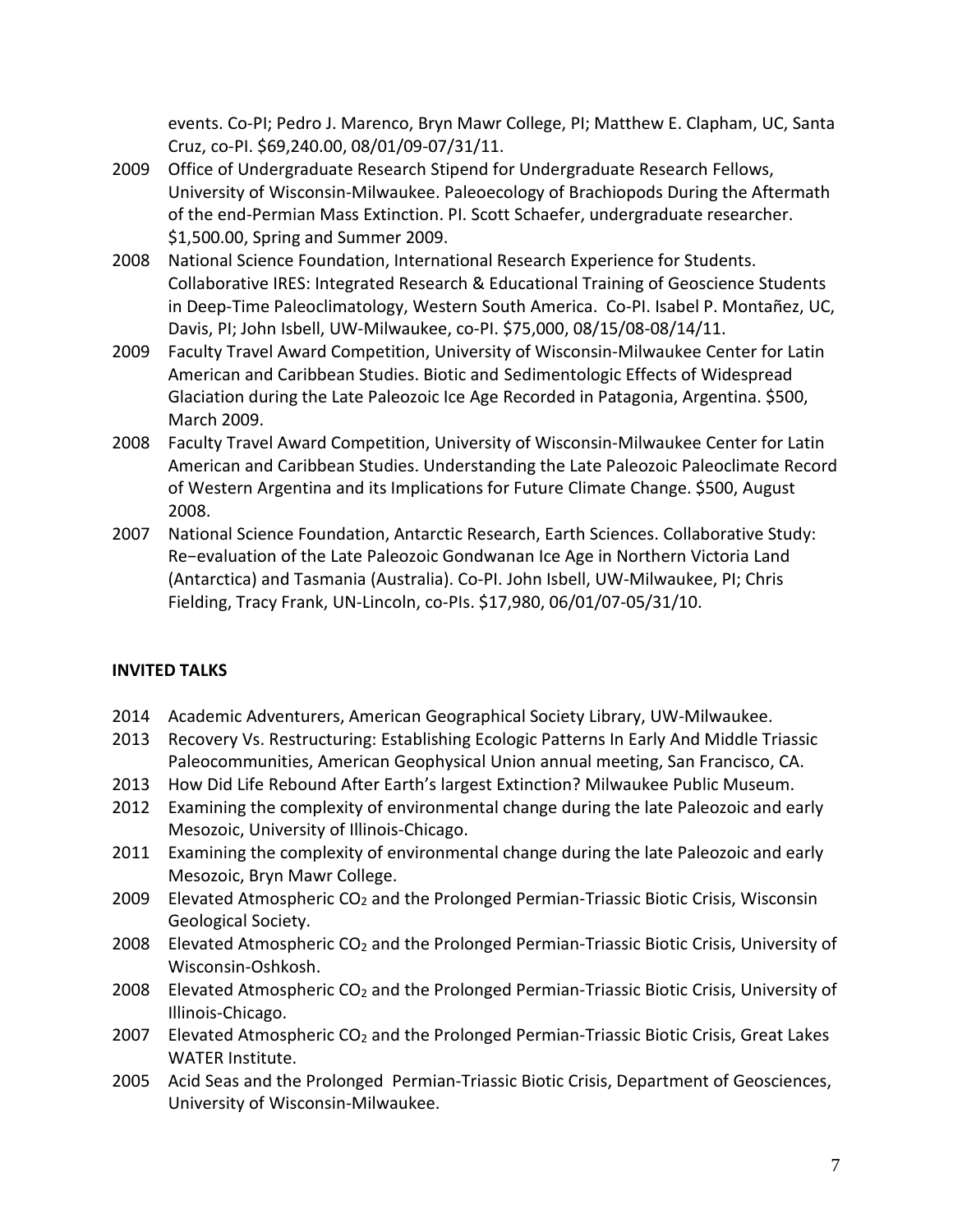- 2005 Acid Seas and the Prolonged Permian-Triassic Biotic Crisis, Department of Earth and Space Sciences, University of Washington.
- 2005 Microbial Signatures in the Rock Record, Department of Earth and Space Sciences, University of Washington.
- 2004 Ecological effects of the end-Permian mass extinction and the Early Triassic aftermath: When bivalves took over the world. Department of Integrative Biology, University of California, Berkeley.
- 2002 Paleoecology of Early Triassic Gastropoda and Bivalvia: Understanding molluscan success during the biotic recovery from the end-Permian mass extinction. Annual meeting of the Western Society of Malacologists, Pebble Beach, California.
- 1998 Opportunists during the biotic recovery from the end-Permian mass extinction. Department of Earth & Planetary Science, University of Tokyo.

## **CONFERENCE ACTIVITY/PARTICIPATION**

### **Panels Organized and Chaired**

- 2015 Early and Middle Triassic Re-Structuring following the end-Permian mass extinction, Annual meeting of the Geological Society of America. Sponsored by the Paleontological Society. November 1-4, 2015, Baltimore, Maryland USA.
- 2010 New developments in Permian-Triassic paleoceanography, Annual meeting of the Geological Society of America. Sponsored by the GSA Sedimentology Division and the Society for Sedimentary Geology. October 31-November 3, 2010, Denver, Colorado USA.
- 2009 Biotic Recovery of Ecosystems Following the End-Permian Mass Extinction, North American Paleontological Congress. June 21-26, 2009, Cincinnati, Ohio USA.
- 2006 Biotic Response to Global Environmental Change: Analogs for the Future of Life on Earth, Annual meeting of the Geological Society of America. Sponsored by the Paleontological Society. October 22-25, 2006, Philadelphia, Pennsylvania USA.

## **Panels Chaired and Co-Chaired**

- 2011 IGCP572 session: Ecosystem rebuilding from the Permian-Triassic mass extinction, XVII International Congress on the Carboniferous and Permian. July 3-8, 2011, Perth, Australia.
- 2005 Life's Responses to Climate Change, Annual meeting of the Geological Society of America, October 16-19, 2005, Salt Lake City, Utah USA.
- 2002 Early Life, Annual meeting of the Geological Society of America. October 27-30, 2002, Denver, Colorado USA.

#### **Papers Presented**

\* denotes student co-author/presenter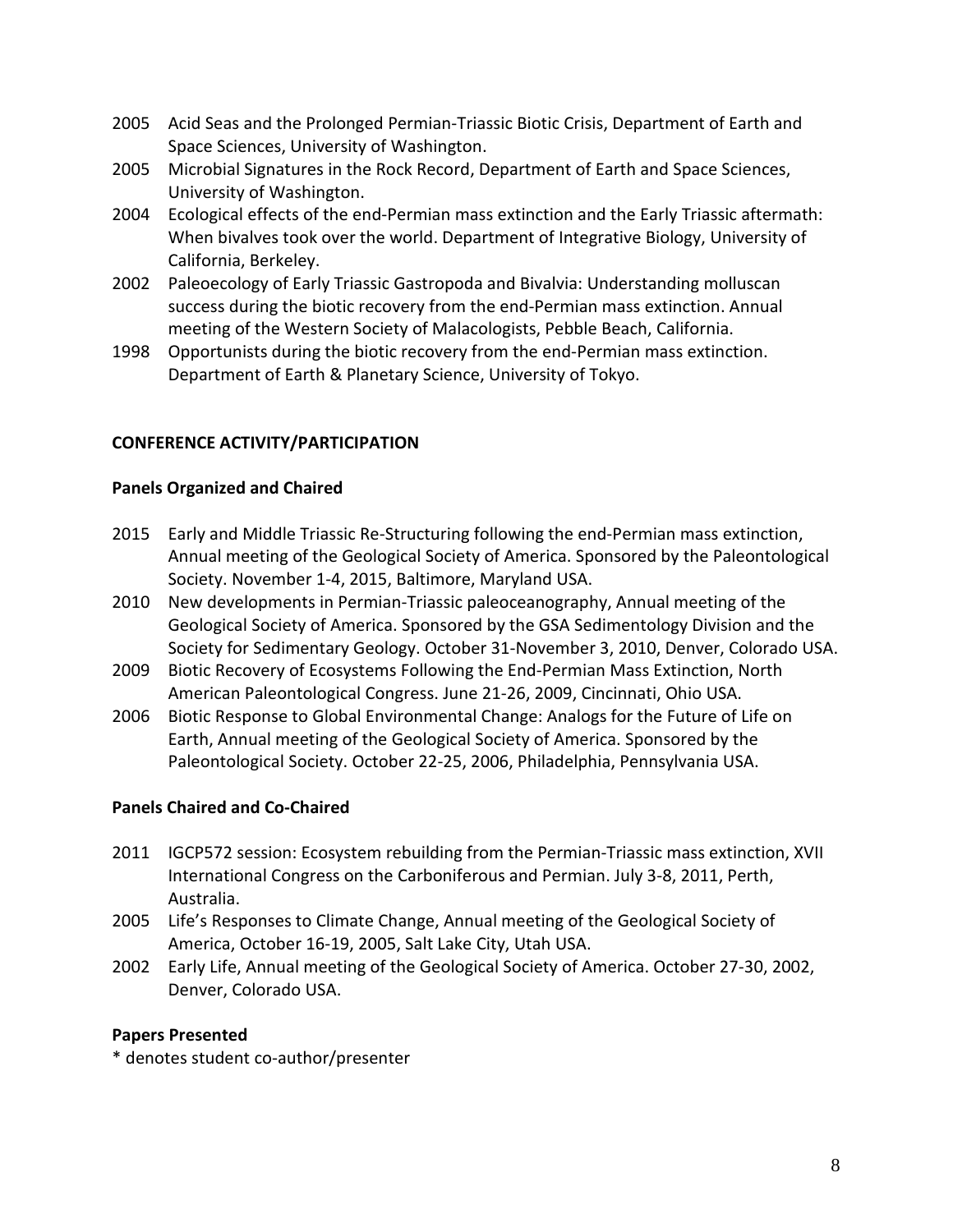- 2015 Geochemical Evidence Does Not Support Prolonged Marine Environmental Stress In Earliest Griesbachian Marine Environments Of Mid-Latitudinal Eastern Panthalassa. Geological Society Of America Annual Meeting. November.
- 2015 \*Towards Applications Of B-Isotope Geochemistry For Paleo-Ocean Chemistry Reconstruction. Geological Society Of America Annual Meeting. November.
- 2014 \*Early Triassic Echinoids Of The Western United States: Their Implications For Paleoecology And The Habitable Zone Hypothesis Following The Permo-Triassic Mass Extinction. Geological Society Of America Annual Meeting.
- 2014 Ecologic Restructuring After The Permo-Triassic Mass Extinction Linked To Varying Redox Conditions: A Geochemical And Paleoecological Case Study Of The Upper Lower To Middle Triassic Of The Western United States. Geological Society Of America Annual Meeting.
- 2014 \*Functional Diversity Of The Middle Triassic Qingyan Formation, South China: Quantifying Ecological Richness And Evenness In Marine Paleocommunities After The Permo-Triassic Mass Extinction. Geological Society Of America Annual Meeting.
- 2014 \*Paleoecology Of Glacial And Non Glacial Carboniferous Faunas During The Late Paleozoic Ice Age In Patagonia. Geological Society Of America Annual Meeting.
- 2013 \*Recovery vs. Restructuring: Establishing Ecologic Patterns In Early And Middle Triassic Paleocommunities. AGU Fall meeting, San Francisco, California USA.
- 2013 \*Carboniferous And Permian Glacigenic And Non-Glacial Strata Of The Tepuel-Genoa Basin, Patagonia, Argentina: A Near-Continuous, Deep-Water Record Of South Polar Gondwana During The Late Paleozoic Ice Age. Geological Society Of America Annual Meeting.
- 2013 Extreme Microgastropod Size-Limitation In Early Triassic Shallow Marine Settings, Hidden Pasture, Montana: Implications For Environmental Conditions Following The End Permian Mass Extinction. Geological Society Of America Annual Meeting.
- 2013 \*Sedimentology And Paleoecology Of Late Paleozoic High-Latitude, Glaciogenic Deposits In The Tepuel Basin, Patagonia, Argentina. Geological Society Of America Annual Meeting.
- 2013 \*Recovery Vs. Restructuring: Establishing Ecologic Patterns In Early And Middle Triassic Paleocommunities. Geological Society Of America Annual Meeting.
- 2013 \*Microbially Induced Sedimentary Structures As An Ecological Niche For Metazoan Colonization During The Early Triassic Geological Society Of America Annual Meeting.
- 2013 \*Paleoecological Recovery Of Early Triassic Echinoids: A Test Of The Habitable Zone Hypothesis With Members Of The Modern Fauna, Geological Society Of America Annual Meeting.
- 2013 Microbially induced sedimentary structures as an ecological niche for metazoan colonization in the Early Triassic. World Summit on P-Tr Mass Extinction & Extreme Climate Change. June 13-15, 2015, Wuhan, China.
- 2013 \*Paleoecological recovery of Early Triassic echinoids: A test of the habitable zone hypothesis with members of the Modern Fauna. World Summit on P-Tr Mass Extinction & Extreme Climate Change. June 13-15, 2015, Wuhan, China.
- 2013 \*Microgastropods as evidence for anomalous shallow marine conditions in western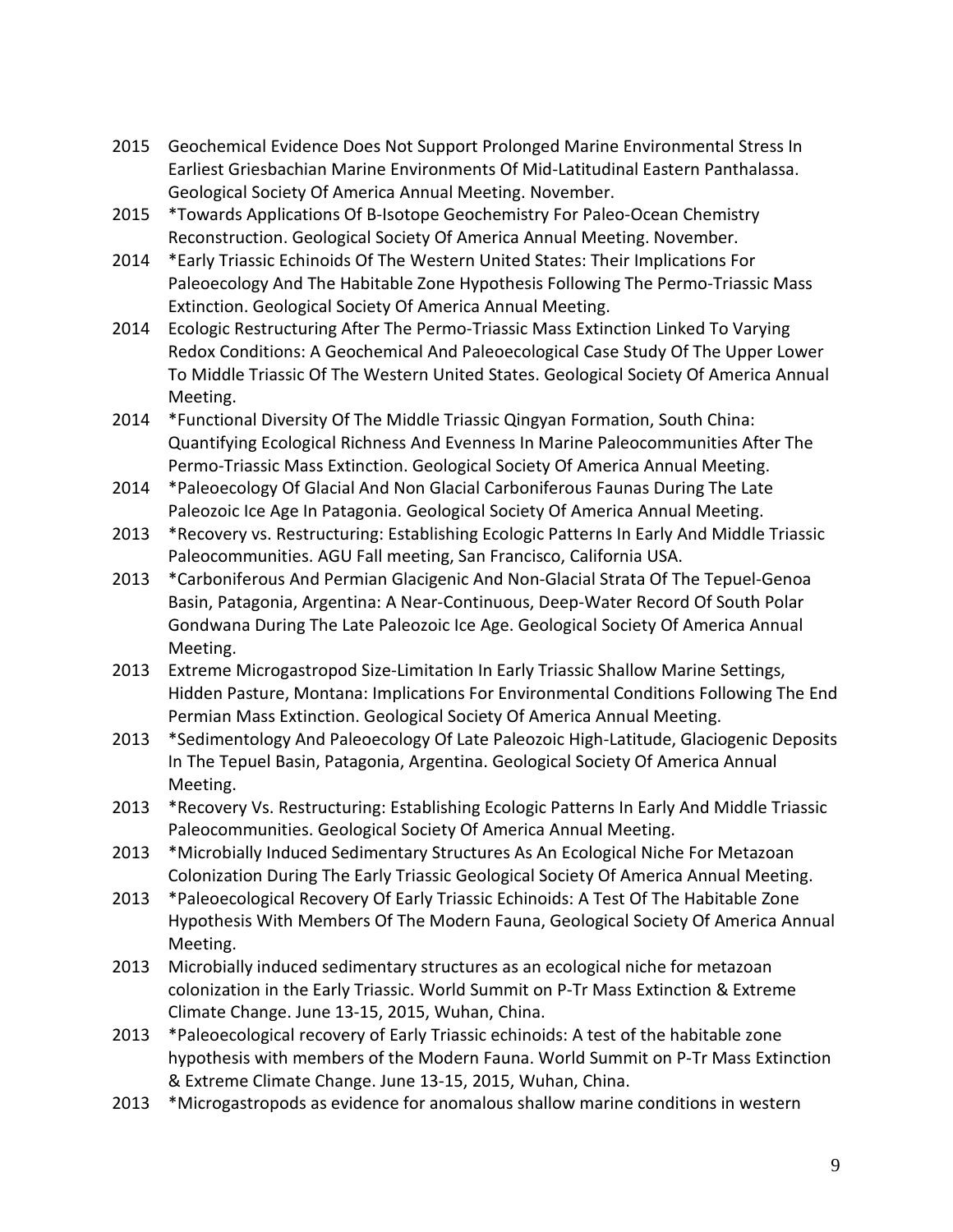North America during the Early Triassic. World Summit on P-Tr Mass Extinction & Extreme Climate Change. June 13-15, 2015, Wuhan, China.

- 2013 \*Carboniferous And Permian Strata Of The Tepuel-Genoa Basin, Patagonia, Argentina: A Near-Continuous, Deep-Water Record Of Polar Gondwana During The Late Paleozoic Ice Age. The Carboniferous-Permian Transition, New Mexico Museum Of Natural History & Science, Bulletin 60.
- 2012 \*The *Lanipustula* Biozone In Patagonia: Stratigraphic Extension, Faunal Changes, Paleoclimatology And Paleoecology, Asociación Paleontológica Argentina, Annual Meeting (General Roca, November 2012), Ameghinana Vol. 49 Nº 4 Sup.
- 2012 \*Paleoecology And Sedimentology Of Fossil-Bearing, High-Latitude Glaciogenic Deposits In The Tepuel Basin, Patagonia, Argentina, Geological Society Of America Annual Meeting.
- 2012 \*A Diagenetic Investigation Of Lower Triassic Carbonates: Implications For Geochemical Studies Of The Early Triassic Biotic Recovery In The Western Us, Geological Society Of America Annual Meeting.
- 2012 \*Establishing A "New Normal" In The Early And Middle Triassic: Novel Views On Marine Community Recovery After The End-Permian Mass Extinction, Geological Society Of America Annual Meeting.
- 2012 Early Triassic trace fossil assemblage shows recovery from end-Permian mass extinction varied in time and space. IGCP572 Closing Conference: Permian-Triassic Ecosystems: collapse and rebuilding, June 1-3, Eger, Hungary.
- 2011 Temporal and environmental distribution of mixed fauna survivors after the end-Permian mass extinction, Geological Society of America Annual Meeting.
- 2011 \*When and where did life recover from the end-Permian mass extinction? Geological Society of America Annual Meeting.
- 2011 When did marine ecosystems recover following the end-Permian mass extinction? *in*  Programme & Abstracts: The XVII International Congress on the Carboniferous and Permian, Håkansson, E., and Trotter, J.A., eds., Record 2011/20, Geological Survey of Western Australia, Perth, p. 59.
- 2011 \*Geochemical, petrographic and spatial analyses of microbialites from the Virgin Limestone, Nevada: Insights into Early Triassic biotic recovery from the end-Permian mass extinction, Geological Society of America Annual Meeting.
- 2011 \*Glacial sedimentology and micromorphology of the Wynyard Formation , Tasmania, Australia: Implications for climate at the peak of the late Paleozoic Ice Age, Geological Society of America Annual Meeting.
- 2011 \*The equilibrium line altitude as a control on Gondwana glaciation during the late Paleozoic Ice Age, *in* Programme & Abstracts: The XVII International Congress on the Carboniferous and Permian, Håkansson, E., and Trotter, J.A., eds., Record 2011/20, Geological Survey of Western Australia, Perth, p. 74.
- 2011 \*Emerging polar view of the late Paleozoic ice age as interpreted from deep-water, distal, glacimarine deposits in the Tepuel-Genoa Basin, Patagonia, Argentina, *in*  Programme & Abstracts: The XVII International Congress on the Carboniferous and Permian, Håkansson, E., and Trotter, J.A., eds., Record 2011/20, Geological Survey of Western Australia, Perth, p. 74.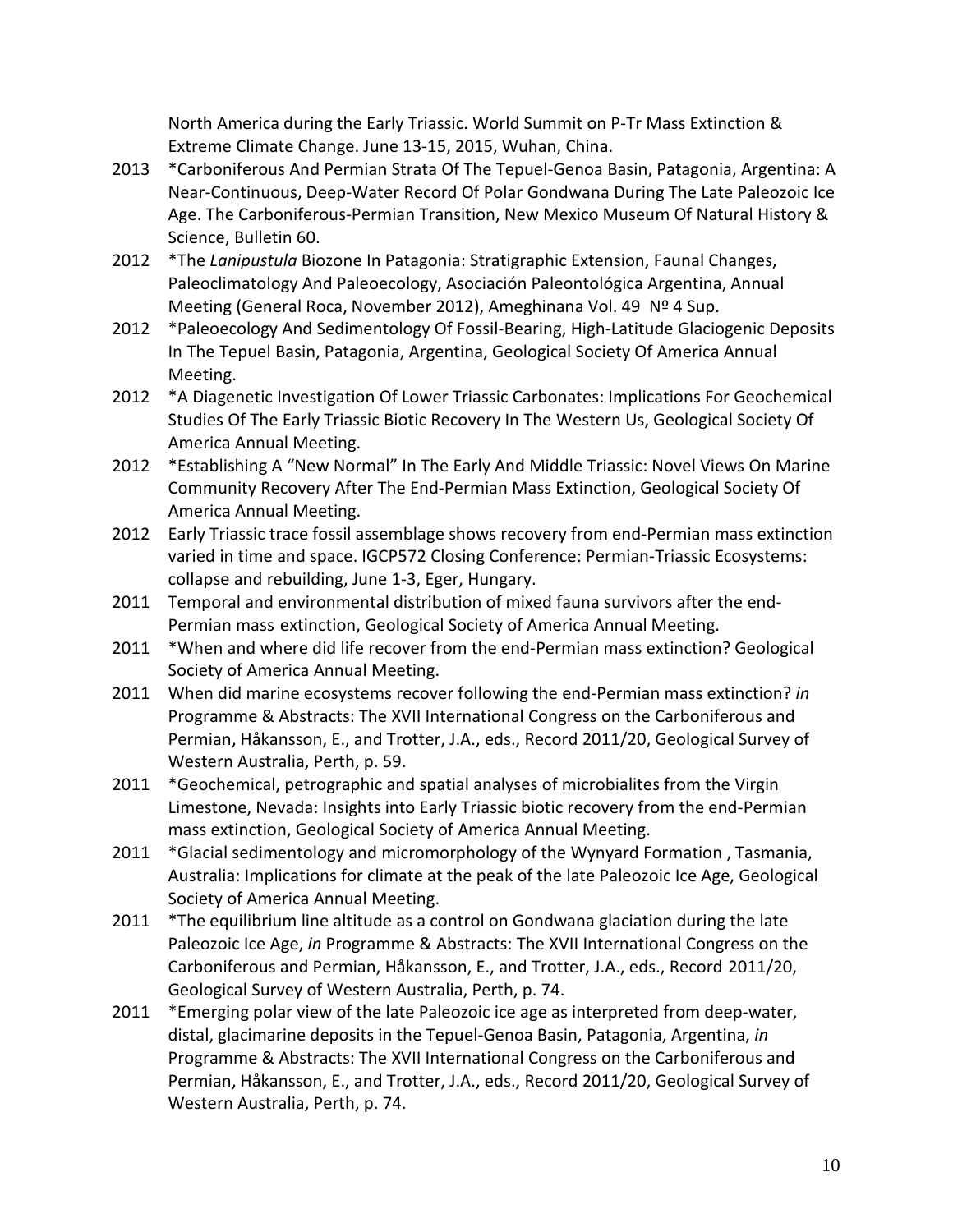- 2011 \*Conodont biostratigraphy of the Virgin Limestone at Lost Cabin Spring: implications for the study of Early Triassic biotic events, Geological Society of America Annual Meeting.
- 2011 \*Habitable zone distribution of Early Triassic rhynchonelliform brachiopods in the Dinwoody basin of the western United States. Geological Society of America Annual Meeting.
- 2010 \*Regional Paleoecology of Near-Field Marine Faunas during the late Paleozoic Ice Age, western Argentina. Geological Society of America Annual Meeting.
- 2010 Diverse Early Triassic trace fossil assemblage shows recovery from end-Permian mass extinction varied in time and space, Geological Society of America Annual Meeting.
- 2010 \*Stromatolite-sponge-*Tubiphites* reefs in the Virgin Limestone Member of the Moenkopi Formation, Nevada: Implications for biotic recovery following the end-Permian mass extinction. Geological Society of America Annual Meeting.
- 2010 \*Refining the timing of Early Triassic biotic and environmental events: Results from the Moenkopi Formation of Nevada, Geological Society of America Annual Meetings.
- 2010 Marine biodiversity and ecosystem functioning during two critical intervals of animal evolution: The Ediacaran-Cambrian radiation and the end-Permian mass extinction and its aftermath, Geological Society of America Annual Meeting.
- 2010 \*The relationship between equilibrium line altitude and latitude as a control on Gondwana Glaciation during the late Paleozoic Ice Age, International Conference on Sedimentology, Mendoza, Argentina, September 26-October 1, 2010.
- 2009 Paleoecology of Early Triassic skeletobionts, 9<sup>th</sup> North American Paleontological Convention, University of Cincinnati, Cincinnati, Ohio, June 21-26, Cincinnati Museum Center Scientific Contributions Number 3, 401.
- 2009 \*Early Permian glacial advance-retreat cycles recorded in the Wynyard Formation of Tasmania, Australia: Geological Society of America North-Central Meeting, Abstracts with Programs, v. 41, p. 72.
- 2009 \*Potential environmental consequences of Panthalassan margin volcanism in the Late Paleozoic. Geological Society of America Annual Meeting.
- 2009 \*The Late Paleozoic Ice Age: Revision of the western Gondwana record: Geological Society of America North-Central Meeting, Abstracts with Programs 41: 72.
- 2009 Comparison of the relative ecologic impact of the end Ordovician extinction and other mass extinctions, Absolutely final meeting of IGCP 503: Ordovician palaeogeography and palaeoclimate Copenhagen 2009, Abstracts, Harper, D.A.T., and McCorry, M., eds., August 31-September 4, 2009.
- 2009 Comparison of ecologic recovery from the end Ordovician extinction with other mass extinctions, 9<sup>th</sup> North American Paleontological Convention, University of Cincinnati, Cincinnati, Ohio, June 21-26, Cincinnati Museum Center Scientific Contributions Number 3, p. 180.
- 2008 \*Examining the complexity of environmental and biotic change during the late Paleozoic and early Mesozoic. Geological Society of America Annual Meeting.
- 2008 \*Deglaciation in a Pennsylvanian paleovalley of western Argentina: The Agua de Jagüel Formation. Geological Society of America Annual Meeting.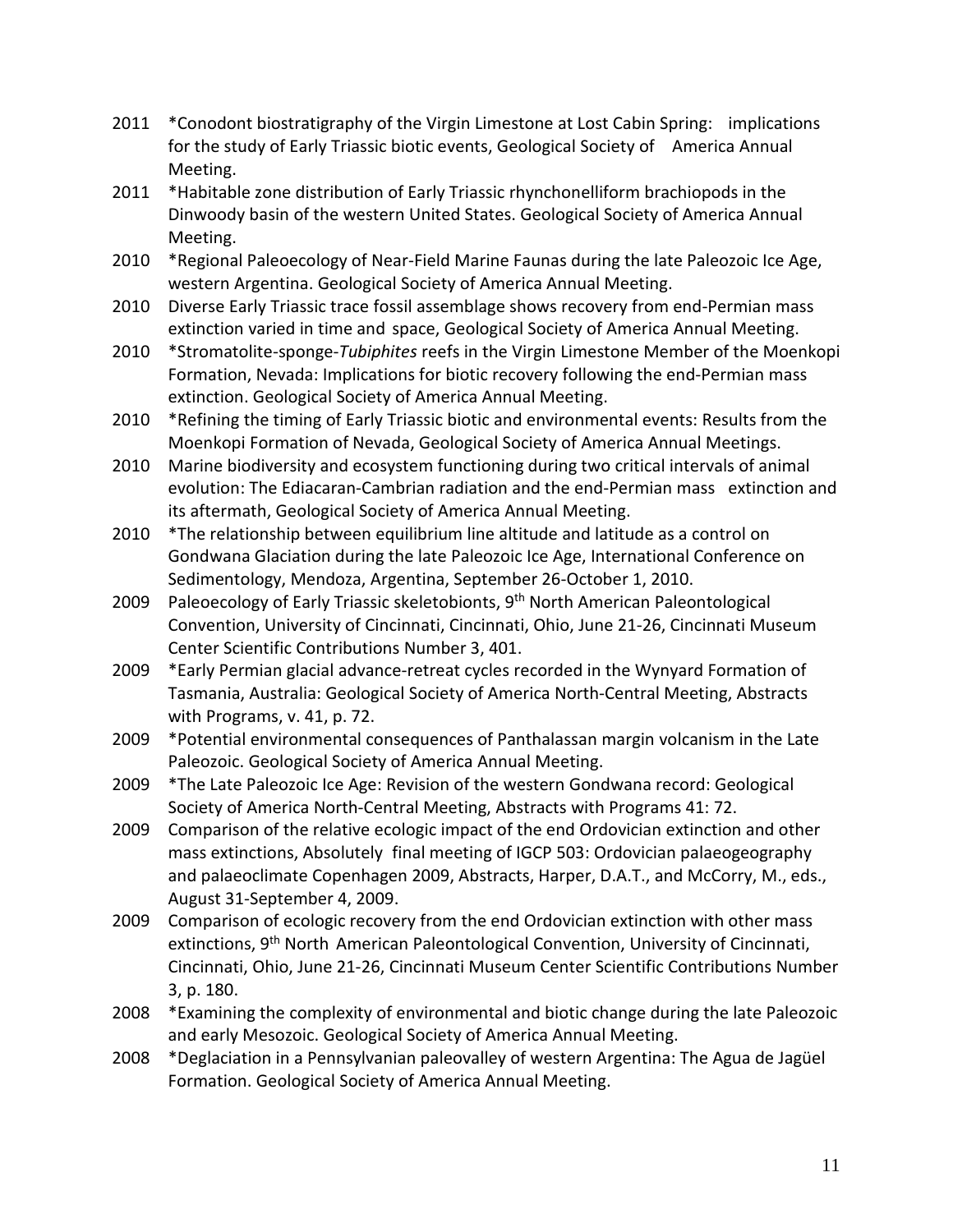- 2007 Early Triassic fossil collections reflect true paleoecological patterns following the end-Permian mass extinction: Geological Society of America Annual Meeting.
- 2006 Permian-Triassic CO2: Acid seas and the prolonged physiological and biocalcification crisis in shallow marine environments: *in* Yang, Q., Wang, Y., and Weldon, E., eds., Ancient Life and Modern Approaches: Abstracts of the Second International Palaeontological Congress, Beijing, The People's Republic of China, June 17-22, 2006, p. 404.
- 2006 A new role for elevated  $CO<sub>2</sub>$  in the prolonged Permian-Triassic biotic crisis: Geological Society of America Annual Meeting.
- 2006 The role of elevated atmospheric  $CO<sub>2</sub>$  in prolonging biotic crisis in Early Triassic shallow marine environmental settings: in Nakrem, H.A. and Mørk, A., eds., Boreal Triassic 2006: Abstracts and Proceedings of the Geological Society of Norway, IGCP 467 Boreal Triassic Conference at Longyearbyen, Svalbard, Arctic Norway, August 16-19, 2006, p. 52-53.
- 2005 16 professional presentations during 1999-2005.

## **TEACHING EXPERIENCE**

## **University of Wisconsin-Milwaukee**

A History of Life (Spring 2009) Advanced Independent Reading (Spring 2011, 2013, 2014) Biotic Crises in Earth's History: Seminar in the Geological Sciences (Spring 2008, 2015) Doctoral Dissertation (Fall 2010, 2011, 2012, 2013, 2014; Spring 2012, 2013, 2015; Summer 2013) Internship in Geosciences (Spring 2011) Introduction to Ocean Sciences (Fall 2005, 2006; Winter 2014, 2015; Spring 2006, 2008; Summer 2014, 2015) Master's Thesis (Fall 2009, 2011, 2013, 2014; Spring 2010, 2012, 2013, 2014, 2015; Summer 2010) Mid-Phanerozoic Climates, Environments, and Life: Conducted Field Trip (Spring 2012) Paleobiology and Sedimentology of the Bahamas: Conducted Field Trip (Spring 2009) Permian-Triassic Ecosystem Changes: Seminar in the Geological Sciences (Spring 2011) Phanerozoic Evolutionary Trends: Seminar in the Geological Sciences (Spring 2010, 2012) Principles of Historical Geology (every Fall 2006-2015; every Spring 2008-2015)

## **RESEARCH SUPERVISION**

## **M.S. Theses and Ph.D. Dissertations Directed**

- 2015 Ashley Dineen, Ph.D. Functional Diversity Of Regional Marine Paleocommunities After The Permo-Triassic Mass Extinction: Case Studies From Panthalassa And Paleo-Tethys.
- 2015 Nicole Braun, M.S. Paleoecology of Glacial and Non-Glacial Carboniferous Faunas During the Late Paleozoic Ice Age in Patagonia.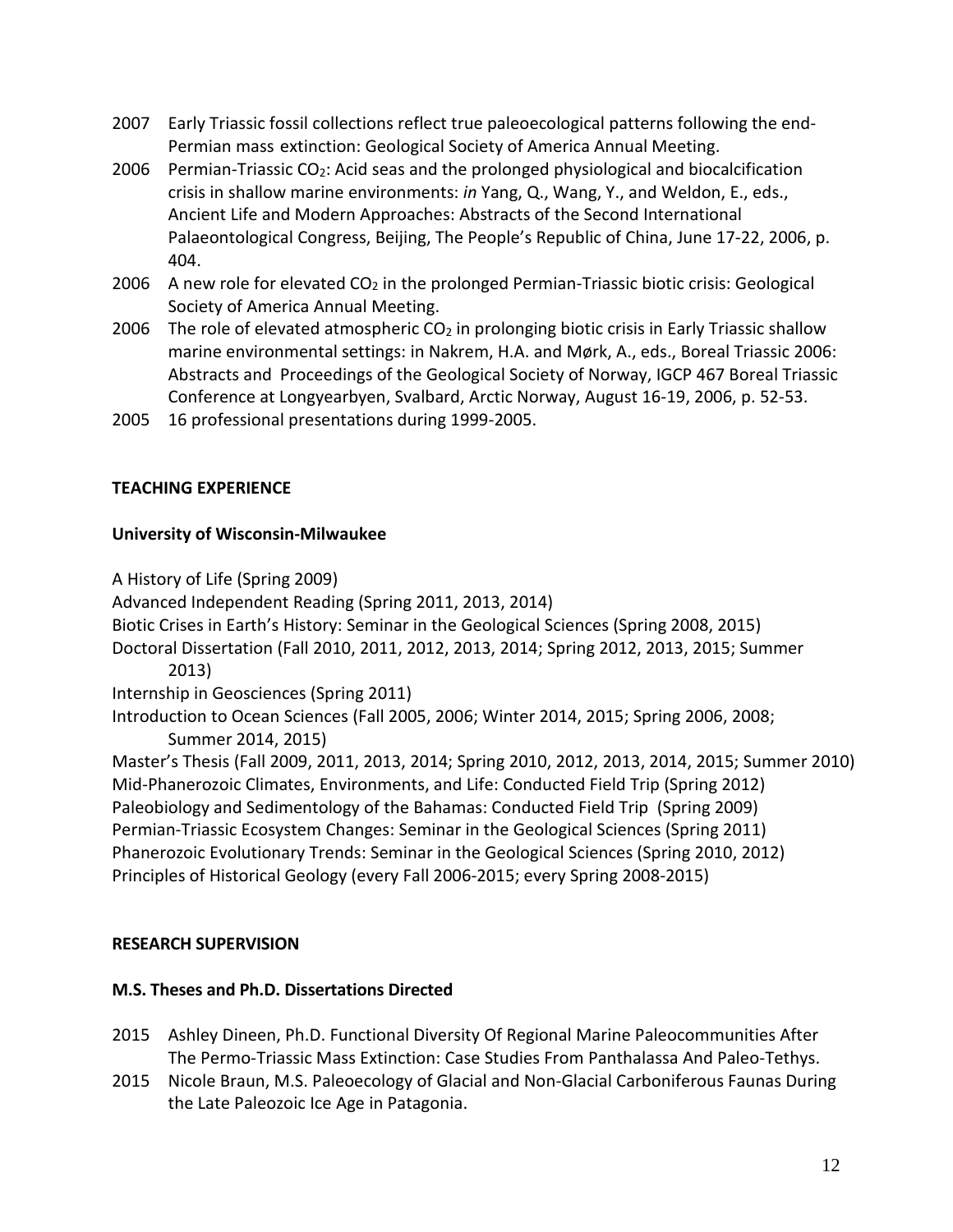- 2015 Erin Wagner, M.S. Microbially-Induced Sedimentary Structures during the Early Triassic aftermath of the Permo-Triassic Mass Extinction.
- 2014 Jenna Rolle, M.S. Early Triassic Echinoids of the Western United States: Their Implications for Paleoecology and the Habitable Zone Hypothesis Following the Permo-Triassic Mass Extinction.
- 2014 Kathryn Pauls, M.S. Regional paleoecology of ice-proximal faunas during the late Paleozoic Ice Age.
- 2013 Lindsey Henry, Ph.D. Late Paleozoic glaciation over western and eastern Gondwana.
- 2013 Yunfei Huang, Ph.D., Visiting student from China University of Geosciences, Bivalves Following the Permo-Triassic Mass Extinction.
- 2010 Scott Schaefer, M.S. Regional paleoecology of rhynchonelliform brachiopods during the aftermath of the end Permian mass extinction.
- 2010 Ashley Dineen, M.S., Regional paleoecology of near-field marine faunas during the late Paleozoic Ice Age, western Argentina.

## **M.S. Thesis and Ph.D. Dissertation Committees**

- 2015 Kathryn Pauls, Ph.D. To present.
- 2015 David Cordie, Ph.D. To present.
- 2015 Ryan Dunk, Ph.D. To present.
- 2013 Zelenda Koch, Ph.D.
- 2012 Tristan J. Kloss, Ph.D.
- 2008 Tristan J. Kloss, M.S.
- 2008 Mark T. Schlottke, M.S.
- 2007 Lindsey C. Henry, M.S.

## **Undergraduate Research Directed**

- 2015 Erin Bulson, B.S. Developing a New Proxy for Ancient Seawater pH. To present.
- 2015 Kate Gigstad, B.S. Developing a New Proxy for Ancient Seawater pH. To present.
- 2015 James VanEerden, B.S. Analysis of fossilized wrinkle structures utilizing photogrammetry methods. To present.
- 2014 Chen-Yi Tu, Visiting student from China University of Geosciences. Crinoids during the Late Permian to the Middle Triassic.
- 2013 Yan Xu, Visiting student from China University of Geosciences. Trace Fossil Evolution from the Late Permian to the Middle Triassic.
- 2012 Ethan Guyant, B.S. Morphometrics of the Post-Extinction Bivalve *Claraia*.
- 2011 Jenna Rolle, B.S. Biological Sciences. Paleoecology of Early Triassic echinoids.
- 2011 Aaron Sanneman, B.S. Sedimentology and paleontology of the Tepuel Formation in Tepuel Basin, Argentina.
- 2010 Joseph Frederickson, B.S. Quantification of Early Triassic gastropod size.
- 2010 Scott Schaefer, B.A. History. Brachiopods: Survivors of Near Total Erasure of Life on Earth.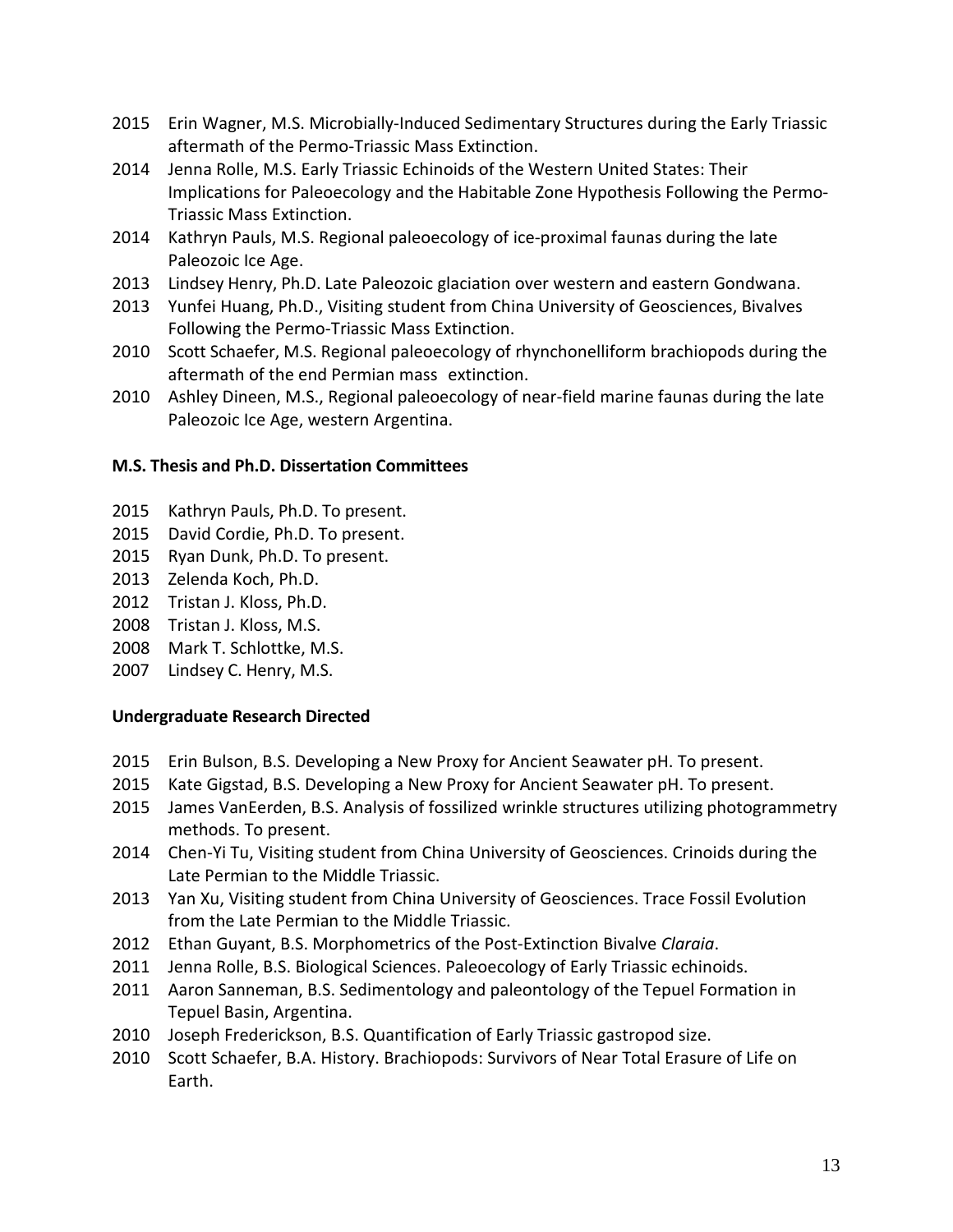- Jenny Ulbricht, B.S. Sedimentology and paleontology of the Tepuel Formation in Tepuel Basin, Argentina.
- Stacie Albert, B.S. Sedimentology and paleontology in the Calingasta-Uspallata Basin, Argentina.
- Elizabeth Boecker, B.S. Fossil taphonomy and rock preference among gobi.
- Danielle Sieger, B.S. Sedimentology and paleontology in the Calingasta-Uspallata Basin, Argentina.

## **Other Advisement**

- Alejandra Alvaro, M.A. in Foreign Language, Literature, and Translation.
- Lori Voelker, Middle grades teacher, Milwaukee Public Schools. Paleoecology of the Ordovician Platteville Formation near Fennimore, Wisconsin. Sponsored by the National Science Foundation Research Experience for Teachers program.

### **RESEARCH EXPERIENCE**

### **Field Excursions Organized and Conducted**

- Western USA.
- Hunan Province, People's Republic of China; Dolomites region, Italy; western USA.
- Patagonia, Argentina; Western USA.
- Patagonia, Argentina.
- Guizhou Province, People's Republic of China; Patagonia, Argentina.
- Patagonia, Argentina; Guizhou Province, People's Republic of China.
- Tasmania, Australia; western Argentina.
- Sichuan Province, People's Republic of China.
- Anhui and Guizhou Provinces, People's Republic of China.
- Honshu and Kyushu Islands, Japan; Dolomites region, Italy.
- Western USA.
- Western USA, with colleagues from Japan and the United Kingdom.
- Western U.S.A., with colleague from Spain

#### **Research Assistantships**

- Research Assistant, Los Angeles County Museum of Natural History.
- Research Assistant, Department of Earth Sciences, University of Southern California.
- Undergraduate Research Assistant, Department of Geology, University of Georgia.

#### **SERVICE**

#### **Professional**

Elected Education and Outreach Coordinator, Paleontological Society.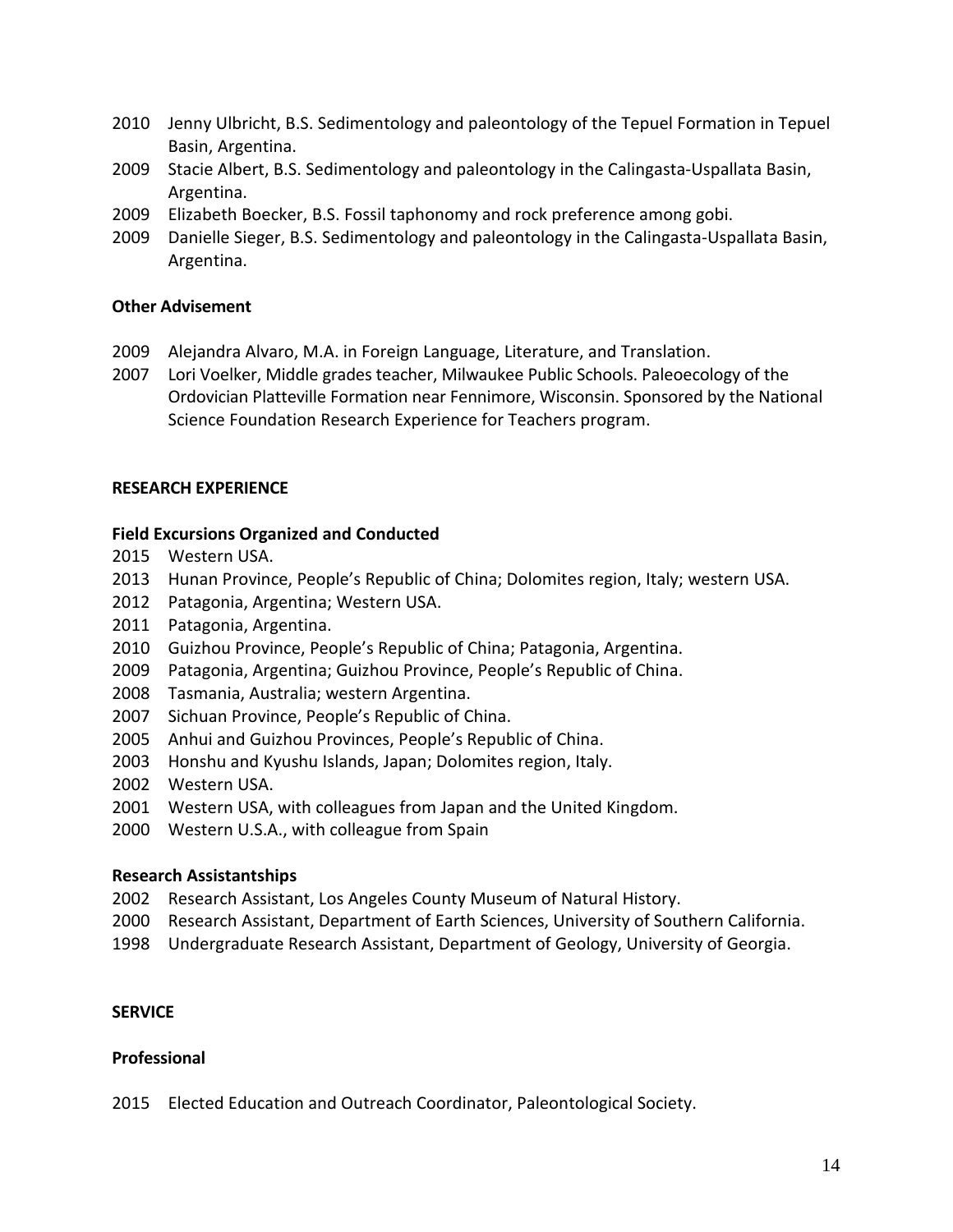- 2015 Workshop leader for On the Cutting Edge, Division of Undergraduate Education, National Science Foundation.
- 2014 Co-Leader of UNESCO International Geoscience Programme. IGCP 630: Permian-Triassic climatic and environmental extremes and biotic response. 2014-2018.
- 2014 Tenure dossier reviewer for a liberal arts college.
- 2013 Editorial Board of journal *Albertiana*. 2013-present.
- 2013 Editorial Board of *Journal of Palaleogeography*, 2013-present.
- 2013 Elected Early Career Councilor-at-Large, Paleontological Society, 2013-2015.
- 2012 Associate Editor of the journal *PALAIOS*. 2012-present.
- 2011 Secretary for International Geological Correlation Programme 572.
- 2011 Deep Time Earth-Life Observatory Network (DETELON) Community Workshop.
- 2008 National Research Council workshop: The Importance of Deep-Time geologic Records for Understanding Climate Change Impacts, May 5-6, 2008, Irvine, California, USA.
- 2008 Co-Leader of UNESCO International Geoscience Programme. Restoration of marine ecosystems following the Permian-Triassic mass extinction: Lessons for the present. 2008-2012.
- 2005 Reviewing of Journal Articles and Grant Proposals. 2005-present, ~4 articles/year.

# **Departmental and University**

- 2015 UWM College of Letters & Science Natural Sciences Undergraduate Program Alignment Ad Hoc Committee.
- 2015 Center for Latin American and Caribbean Studies Advisory Committee. To present.
- 2015 Founder of the Paleoenvironment Group seminar series. To present.
- 2015 Undergraduate Faculty Adviser, Department of Geosciences. To present.
- 2015 Faculty Adviser for Geology Club. To present.
- 2013 Affiliated faculty member Center for Latin American and Caribbean Studies, 2013 present.
- 2012 Undergraduate Faculty Adviser, Department of Geosciences.
- 2012 Chairperson of the Events Committee, Department of Geosciences.
- 2012 Chairperson of ad hoc committee on Information Processing Consultant job description, Department of Geosciences.
- 2011 Ad hoc committee to determine appropriate use of online course funds, Department of Geosciences.
- 2010 Faculty Adviser for The Paleontology Club. To 2012.
- 2010 Faculty and staff awards committee, Department of Geosciences. To present.
- 2010 Graduate Student Research Award committee. To 2012.
- 2009 Ad hoc committee to determine guidelines for prospective graduate student visits, Department of Geosciences.
- 2009 Hiring Committee for Isotope Geochemistry faculty member, Department of Geosciences.
- 2008 Committee for updating website, Department of Geosciences. To present.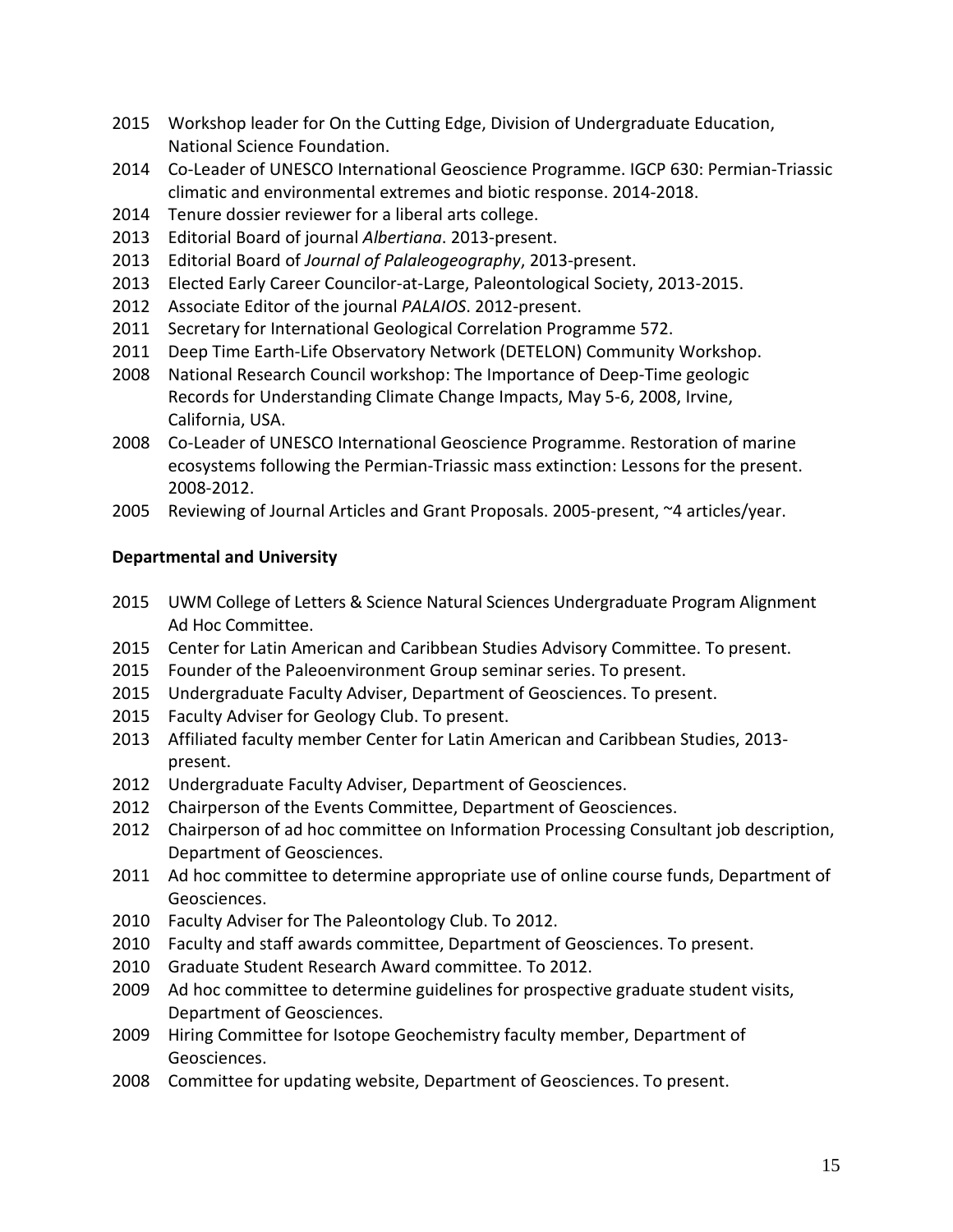- 2008 Hiring Committee for Glacial/Quaternary Geology faculty member, Department of Geosciences.
- 2007 Organizer of brown bag discussion group. To 2008.
- 2006 Faculty adviser for undergraduate majors and minors. To 2010.

### **Community and Outreach**

- 2015 Science Bag, *Earth's CO2 Crises: A Bad Case of Gas*. Every Friday night and one Sunday in November.
- 2015 Speaker for Earth Week Environmental Careers, 4<sup>th</sup> grade, Hawley Environmental School, Milwaukee, Wisconsin.
- 2014 Participant in Geosciences Congressional Visits Day (GEO-CVD).
- 2014 Panel member for Dinosaur Discovery Museum's Women in Science celebration, Kenosha, Wisconsin, USA.
- 2014 Earth Week Environmental Careers speaker, 4<sup>th</sup> Grade Class, Hawley Environmental School, Milwaukee, WI.
- 2013 Exam question writer and grader for the state finals for the Wisconsin Science Olympiad.
- 2007 Career Assembly on careers in Science, Technology, Engineering, and Math at Nathan Hale High School, West Allis, Wisconsin.

#### **ADDITIONAL TRAINING**

- 2014 Accommodating Geoscience Workforce Diversity: Including the Talents of All Geoscientists, AGI Leadership Forum.
- 2014 Online and Blended Teaching Program, University of Wisconsin-Milwaukee.
- 2012 Excursions to Lower Triassic stratigraphic sections in Hungary, IGCP 572.
- 2006 Science Environment for Ecological Knowledge: Ecoinformatics Training for Ecologists, New Faculty and Postdoctoral Training, National Science Foundation. Albuquerque, New Mexico USA.
- 2006 Excursion to Triassic section at Festningen, Svalbard, Arctic Norway.
- 2005 Workshop on the late Paleozoic Gondwanan Ice Age, National Science Foundation.
- 2005 Excursion to Ediacaran Biota in Newfoundland, Canada.
- 2002 Marine Zoology, Friday Harbor Laboratories, University of Washington.
- 2001 Vertebrate Fossil Field Reconnaissance, Los Angeles County Museum of Natural History.
- 2000 Teaching Assistant, Department of Earth Sciences, University of Southern California
- 1995 Study abroad, Oxford University.

## **MEDIA COVERAGE**

- *2008* News of the Week: Most Devastating Mass Extinction Followed Long Bout of Sea Sickness, *Science* 322: 359.
- 2007 Top 25 Hottest Articles, October-December 2007, Palaeogeography, Palaeoclimatology,